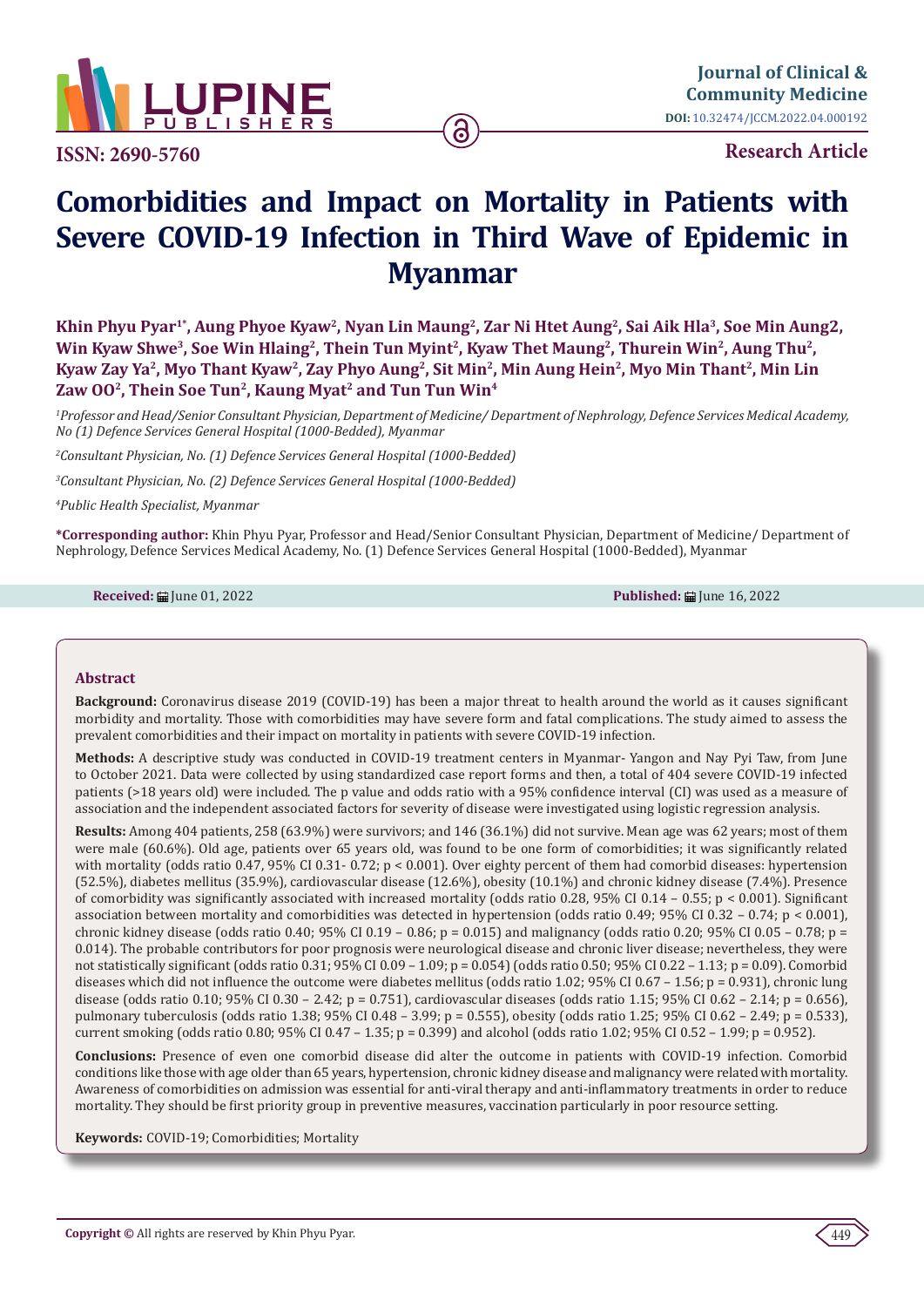# **Introduction**

A novel human coronavirus, severe acute respiratory syndrome coronavirus 2 (SARS-CoV-2) has infected humans in all age groups, of all ethnicities, both males and females while spreading through communities at an alarming rate since December 2019. The clinical manifestations range from a common cold to more severe fatal form- severe pneumonia, severe acute respiratory distress syndrome (ARDS), multi-organ failure, and even death. It is believed that COVID-19, in those with underlying health conditions or comorbidities, has an increasingly rapid and severe progression, often leading to death. Reported comorbidities in patients with COVID-19 disease were hypertension, diabetes mellitus, obesity, chronic kidney disease. Moreover, older patients were found to be the population at risks for acquiring COVID-19 disease as well as severity of disease and mortality. Because the COVID-19 deaths were mostly associated with at least one comorbidity, it should not be underestimated [1]. Some clinical manifestations like low oxygen saturation, falling conscious level, hypotension and severe chest radiographic involvement as well as laboratory parameters like low absolute lymphocyte count, high CRP, high ferritin and high D dimer were common poor indicators for mortality. Early identification of comorbidities was helpful in efficient patient management and possibly minimize the related mortality [1,2]. Preventive efforts should especially target those with comorbidities. This study analyzed the comorbid conditions on mortality rates in patients with severe COVID-19 infection.

# **Methods**

## **Study design and participants**

This descriptive study included 404 adult inpatients (≥18 years old) from February 2020 to August 2021. It was carried out at three purposively selected treatment centers, Mingaladon hospital (300-bedded), Phaung Gyi hospital (1500-bedded) and Nay Pyi Taw hospital (1000-bedded), which were designated for confirmed severe COVID-19 patients. Patients from Yangon Region were treated in Dagon hospital, Mingaladon hospital and Phaung Gyi hospital whereas those from Nay Pyi Taw region were hospitalized in Nay Pyi Taw hospital. All treatment centers have ICU facilities and treatment were given by junior physicians, supervised by senior consultant physicians with online meeting at least daily. All patients with severe SARS-CoV-2 infection, confirmed by a positive result on RT-PCR testing of a nasopharyngeal sample and WHO severity score 'severe and critical form', were included in this study. History taking, physical examination, chest radiograph and blood tests (ferritin, LDH, D-dimer and CRP), complete picture, liver enzymes, serum creatinine were done as according to hospital protocol. All patients received at least standard treatment according to Myanmar National guideline; remdesivir, glucocorticoids, antibiotics, prophylactic enoxaparin, oxygen, and nutritional support and supportive care. Follow up was done till discharge from hospital or death. The criteria for discharge were clinical improvement of symptoms, absence of fever for at least 48 hours, and nasopharyngeal swab sample negative for SARS-CoV-2

PCR. All medical records were kept confidential. Informed consent was taken from patients or from the patient's legally authorized representative who could provide oral consent with appropriate documentation by the investigator. This study was approved by the hospital research and ethics committee of No. (1) Defence Services General Hospital (1000-Bedded) Mingaladon, Yangon.

## **Data collection**

The clinical outcome was evaluated daily till discharge or death. Both clinical, radiological and laboratory data were collected in standardized proforma, and confidentiality was maintained. The data were checked by two medical officers and then, supervision, completeness, and consistency of collected data were performed by the principal investigator.

#### **Operational definitions**

Comorbidity was a presence of one or more additional medical conditions or diseases diagnosed by physicians. Day of symptom onset was the day when the initial symptom began such as runny nose, muscle ache, cough, sore throat, dyspnea, etc. The hospital outcome at the time of discharge from hospital (survival status) was either survivor or non-survivor. The discharge criteria were determined by attending physician.

Comorbid status was presence of one or more comorbid diseases like diabetes mellitus, hypertension, chronic kidney disease (early chronic kidney disease to end stage renal disease), cardiovascular disease (ischaemic heart disease, atrial fibrillation, heart failure), obesity (BMI more than 30), chronic lung disease (chronic obstructive airway disease, bronchial asthma), neurological disease (stroke, dementia), chronic liver disease (chronic liver disease with or without portal hypertension), malignancy (cancer, leukaemia, lymphoma). The comorbid associated group was having one or more comorbid disease and comorbid non-associated group did not have comorbid disease. Current smoking was current smokers irrespective of duration of smoking. Alcohol was both current drinker and those who stopped drinking two weeks ago. Immune status was defined as normal or immunocompromised. Immunocompromised status was those not having one of immunocompromised state transplant recipients, those on oral steroids for more than two weeks, those on immunosuppressants, systemic lupus erythematosus, diabetes mellitus, ESRD (eGFR < 30 ml/min), and, hematological malignancy. Normal immune status was those not having immunocompromised state.

Timing/duration of symptoms onset to admission (days) was time from first symptom to arrival at hospital.

Based on WHO severity score, the severity of COVID-19 was classified as mild, moderate, severe disease and critical disease. Mild form was symptomatic patients without evidence of viral pneumonia in CXR or hypoxia. Moderate form was confirmed patients with clinical signs of pneumonia (fever, cough, dyspnea, and fast breathing), CXR showed pneumonia and SpO2 on air is ≥ 95%. Severe form was confirmed patient with clinical signs of pneumonia (fever, cough, dyspnea, and fast breathing) adding

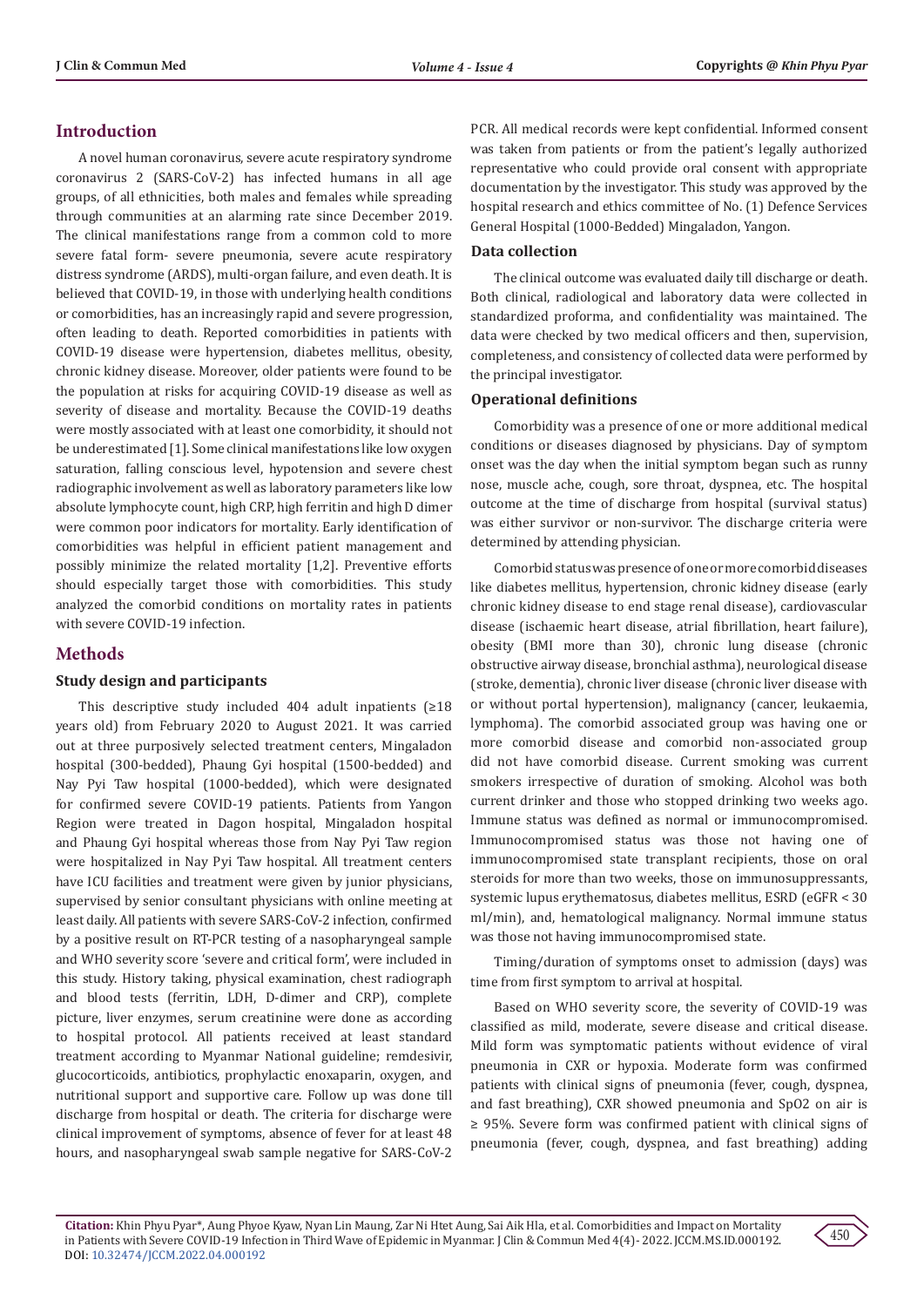one of the following: respiratory rate > 30 breaths per min, severe respiratory distress and SpO2 < 90% on room air. Critical form was confirmed COVID-19 patient with one or more of the followings: ARDS, sepsis, septic shock and acute thrombosis (pulmonary embolism, acute coronary syndrome, acute stroke).

## **Statistical analysis**

Baseline clinical characteristics including age, gender, comorbid diseases, immune status and outcome were studied in this study. Continuous and categorial variables were present as mean (± SD) and number (%), respectively. We used Pearson chisquare test, X2 test and odd ratio with 95% confident interval level to detect association between clinical characteristics, risk factors and outcome among COVID-19 infected patients. To compare the mean clinical characteristics differences between survivors and non-survivors, student t-test was used. P value of less than 0.05 was considered statistically significant. Data entry was done into

Microsoft Excel worksheet and statistical analyses were done using the SPSS software (version 22).

# **Results**

A total of 404 inpatients; 150 cases from Mingaladon hospital (300-bedded), 150 cases from Phaung Gyi hospital (1500-bedded) and 104 cases from Nay Pyi Taw hospital (1000-bedded) were included. Nearly two third of patients (258) were survivors; one third (146) did not make it. Table 1 shows baseline clinical characteristics and Table 2 reveals frequency distribution of clinical characteristics in groups. Mean age was 62 years; however, half of the cases were over 65 years. Most of them were male (60.6%). Over eighty percent of them had comorbid diseases: hypertension (212, 52.5%), diabetes mellitus (145, 35.9%), cardiovascular disease (51,12.6%), obesity (41, 10.1%) and chronic kidney disease (30, 7.4%). Malignancy and neurological diseases constituted less than 3%. It is illustrated in Figure 1.

**Table 1:** Frequency distribution of clinical characteristics among COVID-19 infected patients (n = 404).

| S.no           |                      | <b>Clinical Characteristics</b> | <b>No. of Patients</b> | Percent |
|----------------|----------------------|---------------------------------|------------------------|---------|
| $\mathbf{1}$   |                      | <65                             | 205                    | 50.7    |
|                | Age Group            | $\geq 65$                       | 199                    | 49.3    |
|                |                      | Male                            | 245                    | 60.6    |
| 2              | Gender               | Female                          | 159                    | 39.4    |
| 3              | Comorbid Status      | Present                         | 330                    | 81.7    |
|                |                      | Absent                          | 74                     | 18.3    |
| $\overline{4}$ | Comorbid group       | 3 Comorbid                      | 368                    | 91.1    |
|                |                      | > 3 Comorbid                    | 36                     | 8.9     |
| 5              | <b>Immune Status</b> | Normal                          | 321                    | 79.5    |
|                |                      | <b>Impaired Immune</b>          | 83                     | 20.5    |
| 6              |                      | Non-survivor                    | 146                    | 36.1    |
|                | Outcome              | survivor                        | 258                    | 63.9    |

| Table 2: Associations between clinical characteristics and Outcomes among COVID-19 infected patients ( $n = 404$ ). |  |  |
|---------------------------------------------------------------------------------------------------------------------|--|--|
|---------------------------------------------------------------------------------------------------------------------|--|--|

| Clinical<br><b>Characteristics</b> | Outcome $n$ $\left(\frac{9}{6}\right)$ |                 |             |                |           |        |      |  |
|------------------------------------|----------------------------------------|-----------------|-------------|----------------|-----------|--------|------|--|
|                                    | Non-survivor                           | <b>Survivor</b> | p value     | X <sub>2</sub> | <b>OR</b> | 95% CI |      |  |
| <b>Age Group</b>                   |                                        |                 |             |                |           |        |      |  |
| < 65 years                         | 57 (27.8%)                             | 148 (72.2%)     | ${}< 0.001$ | 12.52          | 0.47      | 0.31   | 0.72 |  |
| $\geq 65$ years                    | 89 (44.7%)                             | 110 (55.3%)     |             |                |           |        |      |  |
| Gender                             |                                        |                 |             |                |           |        |      |  |
| Male                               | $91(37.1\%)$                           | 154(62.9%)      | 0.6         | 0.27           | 1.12      | 0.73   | 1.69 |  |
| Female                             | 55 (34.6%)                             | 104 (65.4%)     |             |                |           |        |      |  |
| Immune status                      |                                        |                 |             |                |           |        |      |  |

**Citation:** Khin Phyu Pyar\*, Aung Phyoe Kyaw, Nyan Lin Maung, Zar Ni Htet Aung, Sai Aik Hla, et al. Comorbidities and Impact on Mortality in Patients with Severe COVID-19 Infection in Third Wave of Epidemic in Myanmar. J Clin & Commun Med 4(4)- 2022. JCCM.MS.ID.000192. DOI: [10.32474/JCCM.2022.04.000192](http://dx.doi.org/10.32474/JCCM.2022.04.000192)

451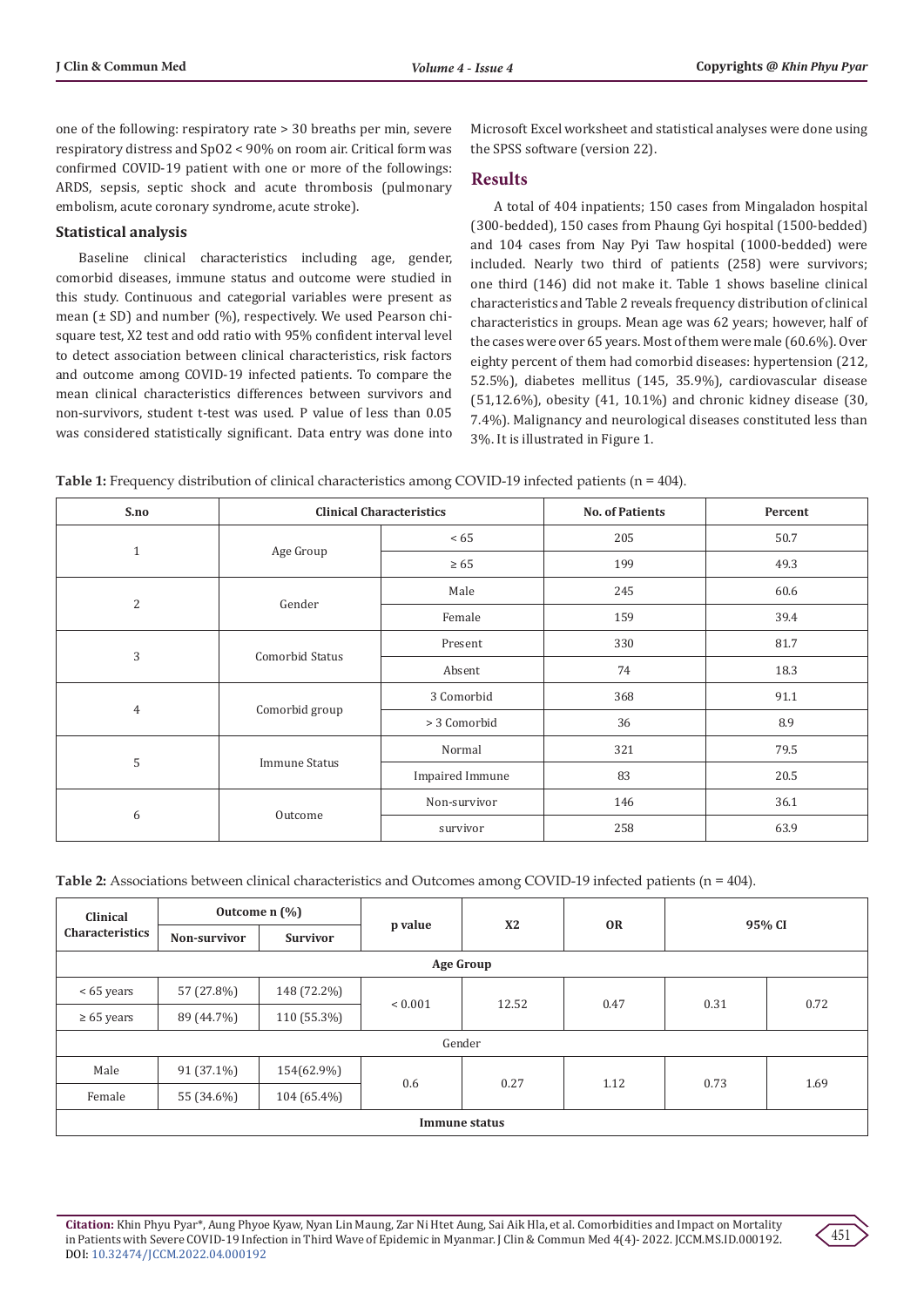| Impairment                    | 35 (42.2%)  | 48 (57.8%)   | 0.2         | 1.64  | 0.72 | 0.44 | 1.18 |
|-------------------------------|-------------|--------------|-------------|-------|------|------|------|
| Normal                        | 111 (34.6%) | 210 (65.4%)  |             |       |      |      |      |
| Comorbid status               |             |              |             |       |      |      |      |
| Present                       | 134(40.6%)  | 196(59.4%)   | ${}< 0.001$ | 15.58 | 0.28 | 0.14 | 0.55 |
| Absent                        | 12 (16.2%)  | 62(83.8%)    |             |       |      |      |      |
| <b>Comorbid Group</b>         |             |              |             |       |      |      |      |
| $\leq$ 3 Comorbid             | 132 (35.9%) | 236 (64.1%)  | 0.71        | 0.13  | 0.87 | 0.43 | 1.77 |
| > 3 Comorbid                  | 14 (38.9%)  | $22(61.1\%)$ |             |       |      |      |      |
| p value by Pearson Chi-square |             |              |             |       |      |      |      |



**Figure 1:** Frequency distribution of Comorbid diseases among COVID-19 infected patients (n = 404).

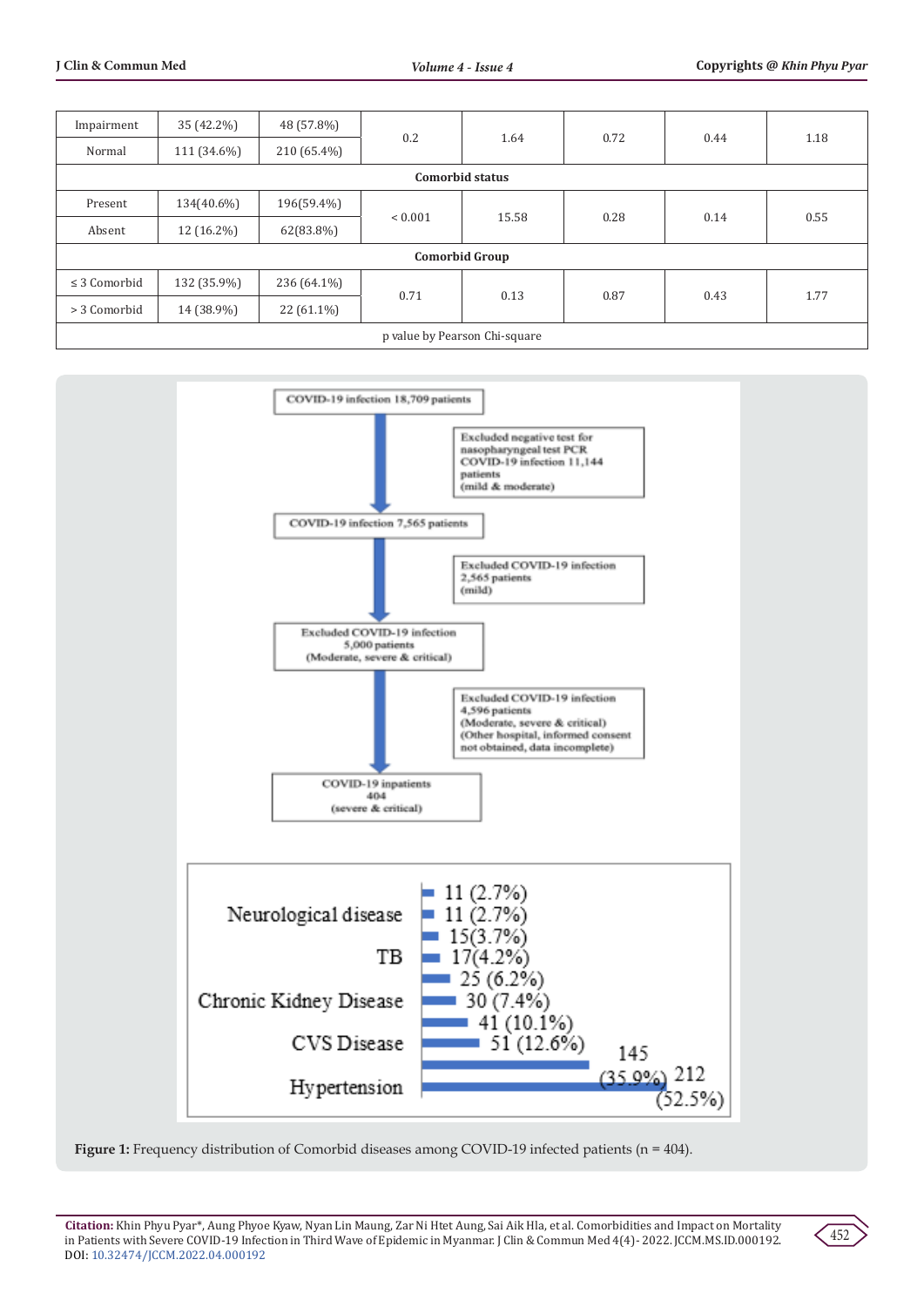| Comorbid                          | Outcome n (%)                       |                 |         |                               |                  |      |       |  |  |
|-----------------------------------|-------------------------------------|-----------------|---------|-------------------------------|------------------|------|-------|--|--|
| Diseases &<br><b>Risk Factors</b> | Non-survivor                        | <b>Survivor</b> | p value | <b>X2</b>                     | <b>Odd Ratio</b> |      | 95%CI |  |  |
| <b>Diabetes Mellitus</b>          |                                     |                 |         |                               |                  |      |       |  |  |
| Present                           | 52 (35.9%)                          | 93 (64.1%)      | 0.931   |                               | 1.2              |      |       |  |  |
| Absent                            | 94 (36.3%)                          | 165 (63.7%)     |         | 0.007                         |                  | 0.67 | 1.56  |  |  |
|                                   | Hypertension                        |                 |         |                               |                  |      |       |  |  |
| Present                           | 93 (43.9%)                          | 119 (56.1%)     | 0.001   | 11.547                        | 0.49             | 0.32 | 0.74  |  |  |
| Absent                            | 53 (27.6%)                          | 139 (72.4%)     |         |                               |                  |      |       |  |  |
|                                   | <b>Chronic Respiratory Diseases</b> |                 |         |                               |                  |      |       |  |  |
| Present                           | 6 (40%)                             | $9(60\%)$       | 0.751   | 0.101                         | 0.84             | 0.29 | 2.42  |  |  |
| Absent                            | 140 (36%)                           | 249 (64%)       |         |                               |                  |      |       |  |  |
|                                   |                                     |                 |         | <b>CVS Diseases</b>           |                  |      |       |  |  |
| Present                           | 17 (33.3%)                          | 34 (66.7%)      | 0.656   | 0.199                         | 1.15             | 0.62 | 2.14  |  |  |
| Absent                            | 129 (36.5%)                         | 224 (63.5%)     |         |                               |                  |      |       |  |  |
|                                   |                                     |                 |         | Neurological diseases         |                  |      |       |  |  |
| Present                           | $7(63.6\%)$                         | $4(36.4\%)$     | 0.054   | 3.705                         | 0.31             | 0.09 | 1.09  |  |  |
| Absent                            | 139 (35.4%)                         | 254 (64.6%)     |         |                               |                  |      |       |  |  |
|                                   |                                     |                 |         | <b>Chronic liver diseases</b> |                  |      |       |  |  |
| Present                           | 13 (52%)                            | 12 (48%)        | 0.088   | 2.905                         | 0.5              | 0.22 | 1.13  |  |  |
| Absent                            | 133 (35.1%)                         | 246 (64.9%)     |         |                               |                  |      |       |  |  |
|                                   |                                     |                 |         | Malignancy                    |                  |      |       |  |  |
| Present                           | 8 (72.7%)                           | 3(27.3%)        | 0.014   | 6.559                         | 0.2              | 0.05 | 0.78  |  |  |
| Absent                            | 138 (35.1%)                         | 255 (64.9%)     |         |                               |                  |      |       |  |  |
| <b>Pulmonary Tuberculosis</b>     |                                     |                 |         |                               |                  |      |       |  |  |
| Present                           | $5(29.4\%)$                         | 12 (70.6%)      | 0.555   | 0.348                         | 1.38             | 0.48 | 3.99  |  |  |
| Absent                            | 141 (36.4%)                         | 246 (63.6%)     |         |                               |                  |      |       |  |  |
|                                   |                                     |                 |         | <b>Chronic Kidney Disease</b> |                  |      |       |  |  |
| Present                           | 17 (56.7%)                          | 13 (43.3%)      | 0.015   | 5.917                         | 0.4              | 0.19 | 0.86  |  |  |
| Absent                            | 129 (34.5%)                         | 245 (65.5%)     |         |                               |                  |      |       |  |  |
|                                   |                                     |                 |         | <b>Obesity</b>                |                  |      |       |  |  |
| Present                           | 13 (31.7%)                          | 28 (68.3%)      | 0.533   | 0.388                         | $1.25\,$         | 0.62 | 2.49  |  |  |
| Absent                            | 133 (36.6%)                         | 230 (63.4%)     |         |                               |                  |      |       |  |  |
|                                   |                                     |                 |         | <b>Current Smoking</b>        |                  |      |       |  |  |
| Present                           | 28 (40.6%)                          | 41 (59.4%)      | 0.399   | 0.711                         | $\rm 0.8$        | 0.47 | 1.35  |  |  |
| Absent                            | 118 (35.2%)                         | 217 (64.8%)     |         |                               |                  |      |       |  |  |
| <b>Alcohol Drinking</b>           |                                     |                 |         |                               |                  |      |       |  |  |
| Present                           | 15 (35.7%)                          | 27 (64.3%)      | 0.952   | 0.004                         | 1.02             | 0.52 | 1.99  |  |  |
| Absent                            | 131 (36.2%)                         | 231 (63.8%)     |         |                               |                  |      |       |  |  |

**Table 3:** Associations between Comorbid diseases & risk factors and Outcomes among COVID-19 infected patients (n = 404).

Associations between comorbid diseases, risk factors and outcomes among COVID-19 in patients is shown in Table 3. Presence of comorbidity was significantly associated with increased mortality (odds ratio 0.28, 95% CI 0.14 – 0.55; p < 0.001). More than half of the patients had hypertension (212, 52.5%); it was related with mortality (odds ratio 0.49; 95% CI 0.32 – 0.74; p < 0.001). Chronic kidney disease was found in 30 patients (7.4%); however, it was significantly associated with death (odds ratio 0.40; 95% CI 0.19 – 0.86; p = 0.015). Malignancy was seen in less than

3% of patients, a strong predictor for non-survival (odds ratio 0.20; 95% CI 0.05 – 0.78; p = 0.014). The probable contributors for poor prognosis were neurological disease and chronic liver disease; nevertheless, they were not statistically significant (odds ratio 0.31; 95% CI 0.09 – 1.09; p = 0.054) (odds ratio 0.50; 95% CI 0.22 – 1.13; p = 0.09). Comorbid diseases which did not influence the outcome were diabetes mellitus (odds ratio 1.02; 95% CI 0.67 – 1.56; p = 0.931), chronic lung disease (odds ratio 0.10; 95% CI 0.29 – 2.42; p = 0.751), cardiovascular diseases (odds ratio 1.15; 95% CI 0.62 –

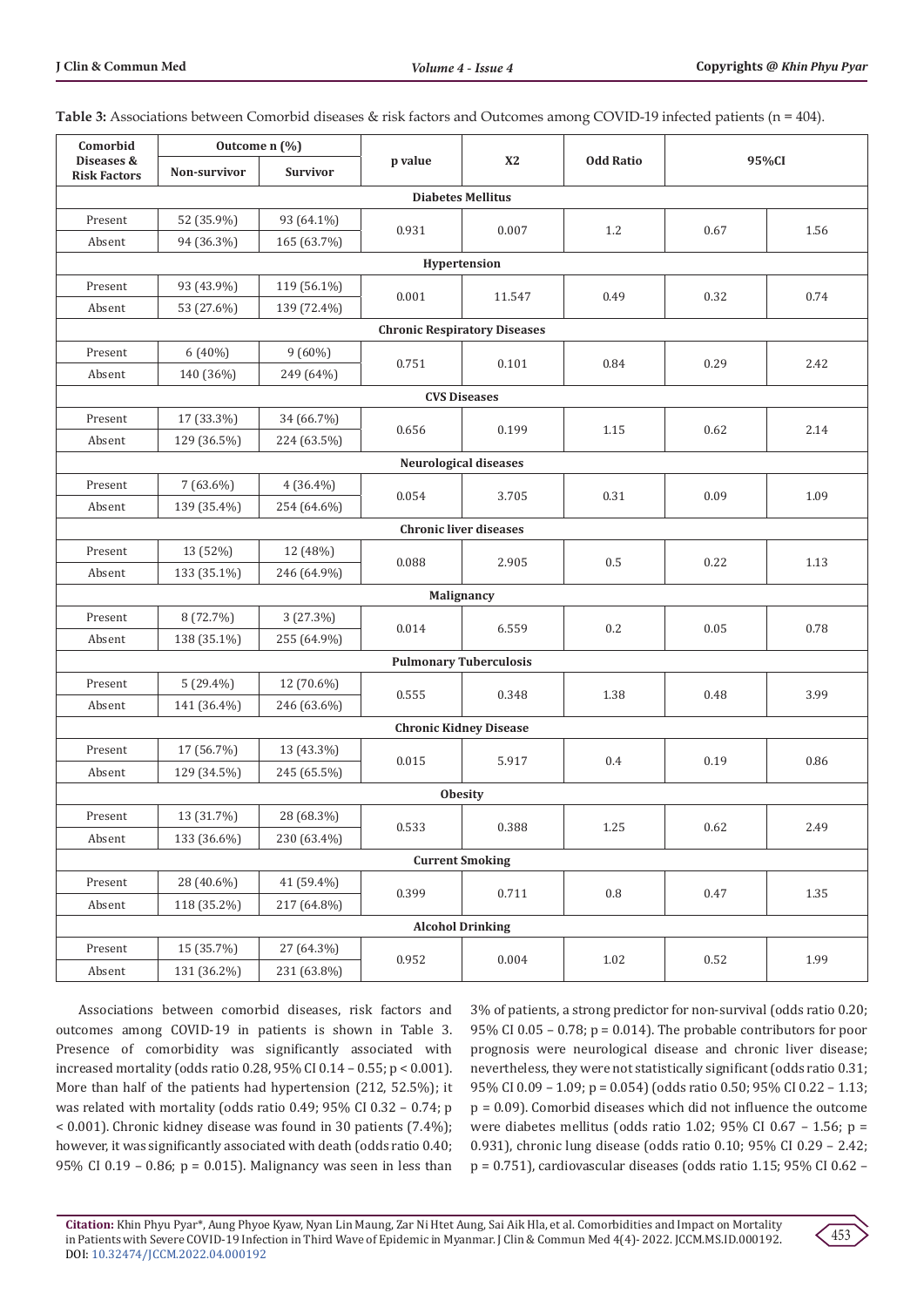2.14;  $p = 0.656$ ), pulmonary tuberculosis (odds ratio 1.38; 95% CI 0.48 – 3.99; p = 0.555), obesity (odds ratio 1.25; 95% CI 0.62 – 2.49; p = 0.533), current smoking (odds ratio 0.80; 95% CI 0.47 – 1.35; p = 0.399) and alcohol (odds ratio 1.02; 95% CI 0.52 – 1.99; p = 0.952).

## **Discussion**

Coronavirus disease 2019 (COVID-19) has been a major threat to health around the world since end of 2019. It is believed that COVID-19, in those with underlying health conditions or comorbidities, has an increasingly rapid and severe progression, often leading to death. A hospital based descriptive study was conducted in COVID-19 treatment centers in Myanmar -Yangon and Nay Pyi Taw, Mingaladon Hospital, Phaung Gyi Hospital and Nay Pyi Taw Hospital from February 2020 to August 2021. Total 404 cases with confirmed severe COVID-19 infection were included; 258 (63.9%) survived and 146 (36.1%) did not survive. Over 80% of patients had comorbid diseases in this study. The majority of COVID-19 deaths had at least one comorbidity and it should be regarded as red flag sign [3,4]. Likewise, presence of comorbidity was significantly associated with increased mortality (odds ratio 0.28, 95% CI 0.14 – 0.55; p < 0.001) in this study. The study from Egypt revealed that the presence of one or more comorbidities worsened the survival rate of patients [5]. [6] found that patients with COVID-19 infection having comorbidities had prolonged hospital stay and higher mortality rate than those who did not have comorbidity. The prevalent comorbidity was hypertension 52.5%, diabetes mellitus 35.9%, cardiovascular disease 12.6%, obesity 10.1% and chronic kidney disease 7.4%.

Among the associated comorbid diseases, hypertension [odds ratio OR = 0.49; 95% CI 0.32 - 0.74;  $p < 0.001$ ], chronic kidney disease (odds ratio 0.40; 95% CI 0.19 – 0.86; p = 0.015) and malignancy (OR: 0.20; 95% CI 0.05 – 0.78; p = 0.014) were significantly related with mortality; it was comparable with other studies from US, Germany and Canada [3,7-9]. Hypertension, diabetes mellitus and obesity were more likely to develop a more severe course and progression of the disease [4,10-13] and, in African study, they added renal disease, cancer and HIV infection [14,15]. Some comorbid disease like diabetes mellitus, chronic lung disease, cardiovascular diseases, pulmonary tuberculosis, obesity, current smoking and alcohol did not significantly influence the mortality in this study. "Diabetes mellitus was not significantly related with mortality in this study" was contrary to most of the findings [4,10-13]; the probable reasons were having good glycemic control in cases and relatively small sample size in this study.

Chronic kidney disease was found in 30 patients (7.4%); however, it was significantly associated with death (odds ratio 0.40; 95% CI  $0.19 - 0.86$ ;  $p = 0.015$ ). They were on maintenance hemodialysis for end stage renal disease (ESRD). Several factors in cases with ESRD lead to mortality: low immunity, anemia, hypertension, diabetes mellitus, ischemic heart disease, hyperkalemia, low albumin, low absolute lymphocyte count and cardiomegaly in chest radiograph. Their total antibody level after vaccination was very low compared to those with normal renal function [14,15]. It confirmed previous reports [7,8,13]. Although malignancy was seen in less than 3% of patients (11 cases), it was a strong predictor for non-survival (odds ratio 0.20; 95% CI 0.05 – 0.78; p = 0.014). Malignancy was found to be a strong pointer for mortality in Canadian study, populationbased Cohort study involving 167,500 COVID-19 cases [9]. Though the number of severe cases having malignancy was small in this study, the mortality rate was the highest; nearly 70% of them succumbed. They were hematological malignancies and carcinoma of breast. [14] also highlighted the importance of associated malignancy in COVID-19 infection [13,15,16]. The probable contributors for poor prognosis were neurological disease and chronic liver disease though they were not statistically significant (odds ratio 0.31; 95% CI 0.09 – 1.09; p = 0.054) (odds ratio 0.50; 95% CI 0.22 – 1.13;  $p = 0.09$ ). Eleven patients had neurological diseases: old cerebrovascular disease 5 cases, dementia 4 cases and parkinsonism 2 cases. They had several reasons favoring poor resolution of COVID-19 pneumonia:

- a) Not having effective cough with sputum expectoration.
- b) Difficulty in communication in patients with dementia.
- c) Swallowing problems and
- d) Silent aspiration.

Although neurological disease did not show statistically significant influence on outcome, they were very difficult for close nursing care particularly in cases with dementia. Dementia was a poor prognostic marker, reported by Canadian study (PLOS) and Korean study [16]. Half of the cases with cerebrovascular accident died; pre-COVID status of non-survivors of stroke cases were wheelchair bound though their swallowing was said to be normal. When they acquired severe COVID pneumonia, their coughing effort became weak. With the additive effect of poor chest expansion, they were vulnerable to mortality. It gave another evidence for stroke as an important factor [12,14,15,17]. Next comorbid disease having high mortality was chronic liver disease (odds ratio 0.50; 95% CI 0.22 – 1.13; p = 0.09); nearly half were non-survivors (43.75%). Patients with chronic liver disease had poor immune function causing severe pneumonia. The etiology was alcoholism and hepatitis B viral disease. They were in decompensated state of cirrhosis; and four cases had portal hypertension- ascites and splenomegaly. Chronic liver disease was rarely mentioned as increased risk of mortality in meta-analysis [14]; however, in the study done in Korea pointed out liver disease as poor prognostic factor [16].

Obesity was reported as a risk factor for mortality in several studies [14], and having multiple comorbidities and obesity showed a dose-response relationship [18]. Nevertheless, only one third of obese cases were fatal in this study. In the study done in Georgia, immunosuppression, hypertension, age over 65 years and morbid obesity were independent predictors of mortality [19]. However, systematic review by [13] found that obesity was not associated with mortality though it had high prevalence. Therefore, it was supported by this study; obesity was not associated with death (odds ratio 1.25; 95% CI 0.62 – 2.49; p = 0.533). In addition, the mortality rate of obese patients was more or less the same as

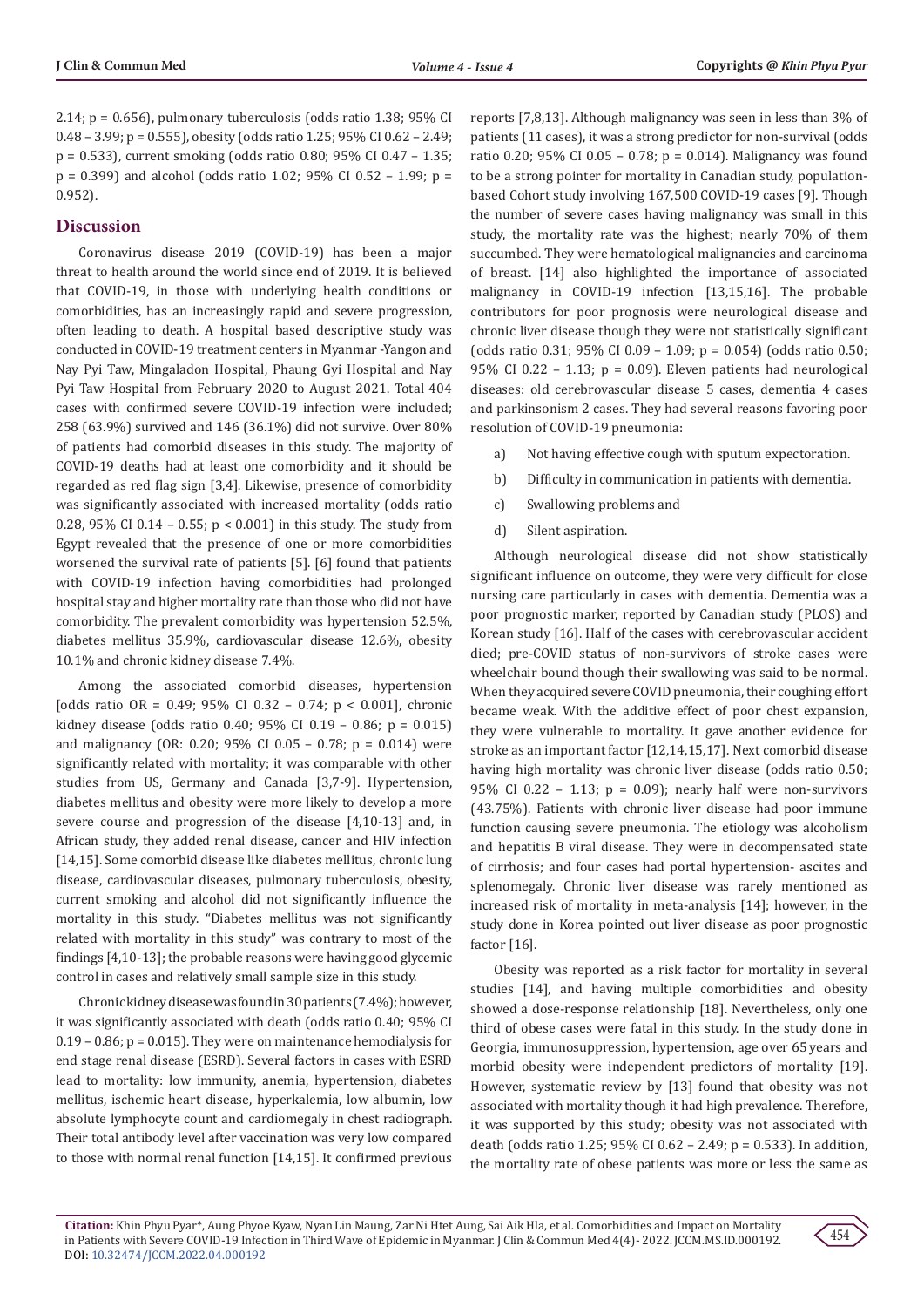that of cardiovascular disease, COPD and tuberculosis in this study. Chronic lung disease was not a risk factor for mortality (odds ratio 0.10; 95% CI 0.29 – 2.42; p = 0.751); it confirmed the finding "asthmatic patients were found to be at a reduced risk of COVID-19 hospitalization and severity in several large COVID-19 cohort studies" [20,21]. Although Systematic review & meta-analysis pointed out "comorbid respiratory disease was identified as the strongest risk factor for COVID-19 severity" [15,16], mortality rate of those with chronic respiratory diseases (COPD, Asthma) was 31.8% (7/22) in this study. It was emphasized that heart failure and atrial fibrillation were common cardiovascular markers for bad outcome [22], however it was not significantly related with (odds ratio 1.15; 95% CI 0.62 – 2.14; p = 0.656). Most of them had ischemic heart disease; some had stent, and some had coronary artery bypass graft. They had controlled heart failure.

Pulmonary tuberculosis due to Mycobacterium tuberculosis was mentioned as likely increased susceptibility to SARS-CoV-2 and increases COVID-19 severity in one study [23], however, it did not significantly influence the mortality in this study (OR: 1.38; 95% CI  $0.48 - 3.99$ ;  $p = 0.555$ ). Because the majority of cases received antituberculous therapy for at least 2 months i.e., in sputum conversion state; and, they were not immunocompromised. In addition, their chest X-ray revealed mild patchy opacity in one or both upper zone; there was no evidence of collapse or consolidation. Effect of smoking on COVID-19 infection was negative. Smokers and previous smokers aged under 69 were at higher risk of COVID-19 infection; moreover, mortality rate of older smokers were twice than never smokers [24]. Smoking was independently associated with increased risk of mortality in patients with COVID-19 infection [25,26]. However, current smoking was not significantly related with mortality (odds ratio 0.80; 95% CI 0.47 – 1.35; p = 0.399). The possibility of association between severity of drinking and risk of COVID-19 infection as it causes general poor health [27]; effect of alcohol on liver may result in reduced immunity. Several reports mentioned increased prevalence of alcohol use during COVID-19 era particularly in lock-down period. Alcoholics were increased prevalent to COVID-19 infection [28]. Moreover, degree of alcohol drinking and mortality risks of COVID-19 was explained [27,29]. In this study, alcohol did not cause mortality significantly (odds ratio 1.02; 95% CI 0.52 – 1.99; p = 0.952). Patients over 65 years old (OR: 0.47, 95% CI 0.31– 0.72; p < 0.001) were found to be risk factor for severity and mortality; it was mentioned in the previous findings [4,16,30]. Report from one meta-analysis, patients with age over 50 years were associated with 15.4 folds significantly increased risk of mortality compared to patients with age younger than 50 year [14]. Regarding gender, male sex was not a risk factor for mortality in this study (OR: 1.12, 95% CI 0.73 – 1.69; p = 0.60); nevertheless, male sex was prone to severe COVID-19 infection and death in meta-analysis [14,31,32] mentioned that male sex had higher risk of COVID-19 infection; moreover, they were likely to have severe infection and death [2]. Those with immunocompromised state may have high fatality (OR: 0.72; 95% CI 0.44 – 1.18;  $p = 0.2$ ); and they did benefit from convalescent plasma therapy [33]. It was clearly mentioned in other reports that immunocompromised state was a well-known risk factors for severe COVID-19 pneumonia and death.

## **Conclusion**

Comorbidities such as age older than 65 years, hypertension, chronic kidney disease and malignancy were a strong risk factor for deaths among patients with COVID-19 infection. For prevention point of view, they must be in the list of vaccination priority groups particularly in poor resource setting. From therapeutic aspect, they should be in the first lists for hospital during pandemic period in order to reduce morbidity and mortality. They, themselves and their family members should be aware of risky nature. The treating physician should have awareness on importance of comorbidities in addition to clinical data and disease biomarkers to get efficient patient management and possibly minimize the related mortality.

## **Acknowledgements**

The authors would like to thank all the candidates for giving informed consent to this study. The authors also acknowledged Prof Ko Ko Lwin, Prof Kyaw Zay Ya, Prof Myint Zaw, Prof Aung Myat Kyaw, Prof Khin Aung Tun and Dr Zaw Myo Han for administrative support, Professor Yu Aye Latt and team for intensive care, Professor Ohmar Hlaing for radiological support, and Professor Tin Moe Mya, Professor Tin Tin San, Professor Khine Khine Su and Dr Kyaw Wunna for laboratory support.

# **Declaration of Conflict of Interest**

The authors declared no potential conflicts of interests with respect to authorship and publication of this article.

# **Ethical Approval**

This study was approved by Hospital Research and Ethic Committee from Defence Services General Hospital (1000-Bedded) Mingaladon, Myanmar. Informed consent was also taken from each patient.

## **Funding**

The authors received no financial support for publication of this article.

## **References**

- 1. [Sharma J, Rajput R, Bhatia M, Arora P, Sood V \(2021\) Clinical Predictors](https://pubmed.ncbi.nlm.nih.gov/34760713/) [of COVID-19 Severity and Mortality: A Perspective. Frontiers in Cellular](https://pubmed.ncbi.nlm.nih.gov/34760713/) [and Infection Microbiology 11\(1\): 674277-674277.](https://pubmed.ncbi.nlm.nih.gov/34760713/)
- 2. [Li J, Huang DQ, Zou B, Yang H, Hui WZ, et al. \(2021\) Epidemiology](https://pubmed.ncbi.nlm.nih.gov/32790106/) [of COVID-19: A systematic review and meta-analysis of clinical](https://pubmed.ncbi.nlm.nih.gov/32790106/) [characteristics, risk factors, and outcomes. Journal of Medical Virology](https://pubmed.ncbi.nlm.nih.gov/32790106/) [93\(3\): 1449-1458.](https://pubmed.ncbi.nlm.nih.gov/32790106/)
- 3. [Antos A, Kwong ML, Balmorez T, Villanueva A, Murakami S \(2021\)](https://www.mdpi.com/2036-7449/13/3/65) [Unusually High Risks of COVID-19 Mortality with Age-Related](https://www.mdpi.com/2036-7449/13/3/65) [Comorbidities: An Adjusted Meta-Analysis Method to Improve the Risk](https://www.mdpi.com/2036-7449/13/3/65) [Assessment of Mortality Using the Comorbid Mortality Data. Infectious](https://www.mdpi.com/2036-7449/13/3/65) [Disease Reports 13\(3\): 700-711.](https://www.mdpi.com/2036-7449/13/3/65)
- 4. [Djaharuddin I, Munawwarah S, Nurulita A, Ilyas M, Tabri N A, et al.](https://pubmed.ncbi.nlm.nih.gov/34929892/) [\(2021\) Comorbidities and mortality in COVID-19 patients. Gaceta](https://pubmed.ncbi.nlm.nih.gov/34929892/) [Sanitaria \(35 Suppl 2\): S530-S532.](https://pubmed.ncbi.nlm.nih.gov/34929892/)
- 5. [Albadawy RM, Jadoon BA, Mogahed MM, Ibrahim ME, Essawy TS, et](https://pubmed.ncbi.nlm.nih.gov/34239576/) [al. \(2021\) The Impact of Comorbidities on the Outcomes of Egyptian](https://pubmed.ncbi.nlm.nih.gov/34239576/) [COVID-19 Patients: A Follow-Up Study. Journal of Environmental and](https://pubmed.ncbi.nlm.nih.gov/34239576/)

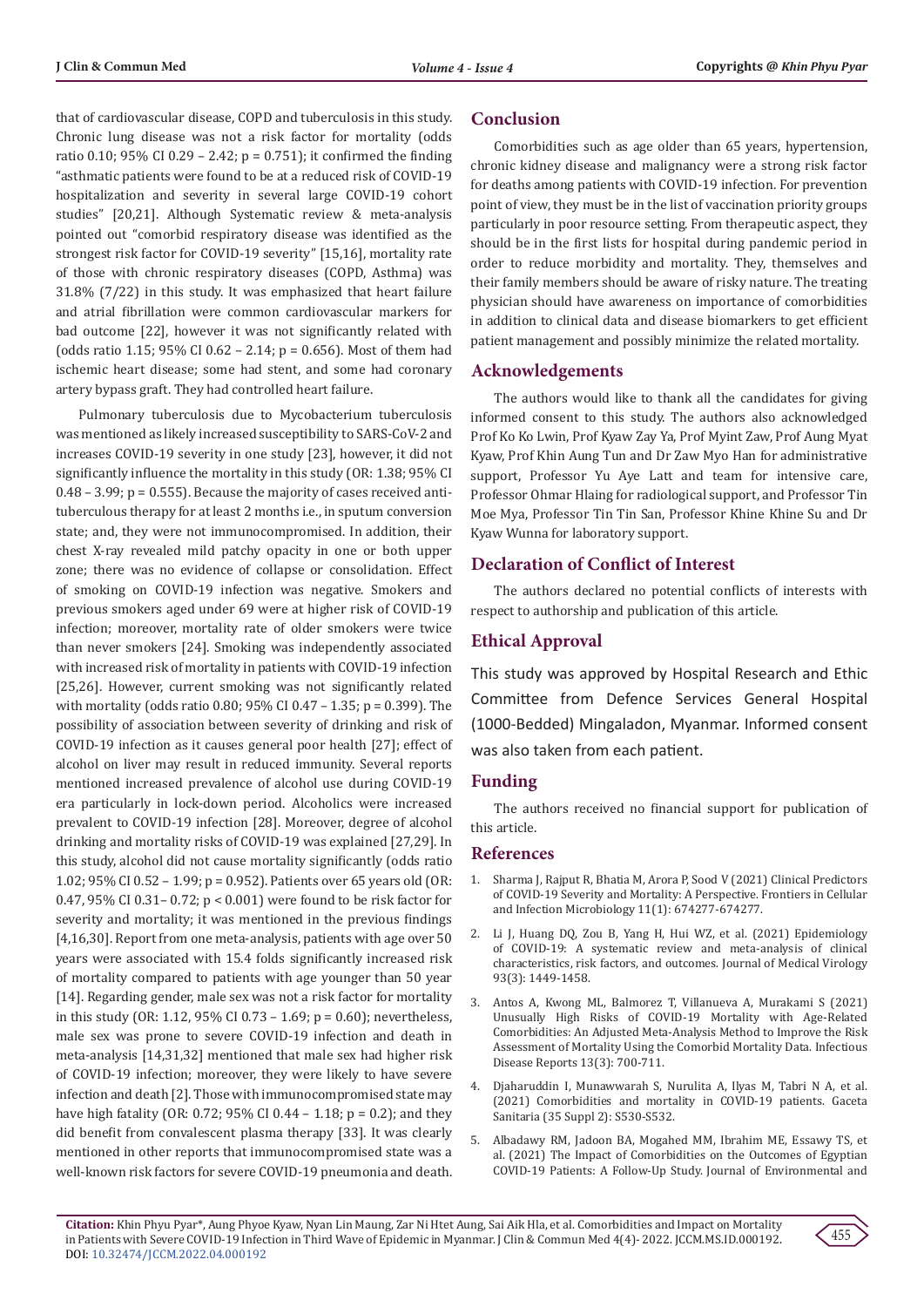[Public Health 2021\(1\): 6662476-6662479.](https://pubmed.ncbi.nlm.nih.gov/34239576/)

- 6. [Fang H, Liu Q, Xi M, Xiong D, He J, et al. \(2021\) Impact of comorbidities](https://www.researchgate.net/publication/346206384_Impact_of_comorbidities_on_clinical_prognosis_in_1280_patients_with_different_types_of_COVID-19)  [on clinical prognosis in 1280 patients with different types of COVID-19.](https://www.researchgate.net/publication/346206384_Impact_of_comorbidities_on_clinical_prognosis_in_1280_patients_with_different_types_of_COVID-19)  [Journal of Investigative Medicine 69\(1\): 75-79.](https://www.researchgate.net/publication/346206384_Impact_of_comorbidities_on_clinical_prognosis_in_1280_patients_with_different_types_of_COVID-19)
- 7. [Elezkurtaj S, Greuel S, Ihlow J, Michaelis EG, Bischoff P, et al. \(2021\)](https://pubmed.ncbi.nlm.nih.gov/33608563/)  [Causes of death and comorbidities in hospitalized patients with](https://pubmed.ncbi.nlm.nih.gov/33608563/)  [COVID-19. Scientific Reports 11\(1\): 4263-4265.](https://pubmed.ncbi.nlm.nih.gov/33608563/)
- 8. [Abayomi A, Osibogun A, Kanma Okafor O, Idris J, Bowale A, et al. \(2021\)](https://pubmed.ncbi.nlm.nih.gov/34325747/)  [Morbidity and mortality outcomes of COVID-19 patients with and](https://pubmed.ncbi.nlm.nih.gov/34325747/)  [without hypertension in Lagos, Nigeria: A retrospective cohort study.](https://pubmed.ncbi.nlm.nih.gov/34325747/)  [Global Health Research and Policy 6\(1\): 26-35.](https://pubmed.ncbi.nlm.nih.gov/34325747/)
- 9. [Ge E, Li Y, Wu S, Candido E, Wei X \(2021\) Association of pre-existing](https://journals.plos.org/plosone/article?id=10.1371/journal.pone.0258154)  [comorbidities with mortality and disease severity among 167,500](https://journals.plos.org/plosone/article?id=10.1371/journal.pone.0258154)  [individuals with COVID-19 in Canada: A population-based cohort study.](https://journals.plos.org/plosone/article?id=10.1371/journal.pone.0258154)  [PLOS ONE 16\(10\): e0258154-e0258159.](https://journals.plos.org/plosone/article?id=10.1371/journal.pone.0258154)
- 10. [Sanyaolu A, Okorie C, Marinkovic A, Patidar R, Younis K, et al.](https://pubmed.ncbi.nlm.nih.gov/32838147/)  [\(2020\) Comorbidity and its Impact on Patients with COVID-19. SN](https://pubmed.ncbi.nlm.nih.gov/32838147/)  [Comprehensive Clinical Medicine 2\(8\): 1069-1076.](https://pubmed.ncbi.nlm.nih.gov/32838147/)
- 11. [Bae S, Kim SR, Kim MN, Shim WJ, Park SM \(2021\) Impact of cardiovascular](https://pubmed.ncbi.nlm.nih.gov/33334865/)  [disease and risk factors on fatal outcomes in patients with COVID-19](https://pubmed.ncbi.nlm.nih.gov/33334865/)  [according to age: A systematic review and meta-analysis. Heart 107\(5\):](https://pubmed.ncbi.nlm.nih.gov/33334865/)  [373-380.](https://pubmed.ncbi.nlm.nih.gov/33334865/)
- 12. Cheng S, Zhao Y, Wang F, Chen Y, Kaminga AC, et al. (2021) Comorbidities' potential impacts on severe and non-severe patients with COVID-19: A systematic review and meta-analysis. Medicine 100(12): 24971 e24975.
- 13. [Ng Wern Hann, Tipih Thomas, Makoah Nigel A, Vermeulen Jan G,](https://pubmed.ncbi.nlm.nih.gov/33563817/)  [Goedhals Dominique, et al. \(2021\) Comorbidities in SARS-CoV-2](https://pubmed.ncbi.nlm.nih.gov/33563817/)  [Patients: A Systematic Review and Meta-Analysis. MBio 12\(1\):](https://pubmed.ncbi.nlm.nih.gov/33563817/)  [e03647-e03667.](https://pubmed.ncbi.nlm.nih.gov/33563817/)
- 14. [Biswas M, Rahaman S, Biswas TK, Haque Z, Ibrahim B \(2021\) Association](https://pubmed.ncbi.nlm.nih.gov/33296901/)  [of Sex, Age, and Comorbidities with Mortality in COVID-19 Patients: A](https://pubmed.ncbi.nlm.nih.gov/33296901/)  [Systematic Review and Meta-Analysis. Intervirology 64\(1\): 36-47.](https://pubmed.ncbi.nlm.nih.gov/33296901/)
- 15. [Zhou Y, Yang Q, Chi J, Dong B, Lv W, et al. \(2020\) Comorbidities and the](https://pubmed.ncbi.nlm.nih.gov/32721533/)  [risk of severe or fatal outcomes associated with coronavirus disease](https://pubmed.ncbi.nlm.nih.gov/32721533/)  [2019: A systematic review and meta-analysis. International Journal of](https://pubmed.ncbi.nlm.nih.gov/32721533/)  [Infectious Diseases 99\(1\): 47-56.](https://pubmed.ncbi.nlm.nih.gov/32721533/)
- 16. [Cho SI, Yoon S, Lee HJ \(2021\) Impact of comorbidity burden on mortality](https://pubmed.ncbi.nlm.nih.gov/33737679/)  [in patients with COVID-19 using the Korean health insurance database.](https://pubmed.ncbi.nlm.nih.gov/33737679/)  [Scientific Reports 11\(1\): 6375.](https://pubmed.ncbi.nlm.nih.gov/33737679/)
- 17. [Honardoost M, Janani L, Aghili R, Emami Z, Khamseh ME \(2021\) The](https://pubmed.ncbi.nlm.nih.gov/33530081/)  [Association between Presence of Comorbidities and COVID-19 Severity:](https://pubmed.ncbi.nlm.nih.gov/33530081/)  [A Systematic Review and Meta-Analysis. Cerebrovascular Diseases](https://pubmed.ncbi.nlm.nih.gov/33530081/)  [50\(2\): 132-140.](https://pubmed.ncbi.nlm.nih.gov/33530081/)
- 18. [Mason KE, Maudsley G, McHale P, Pennington A, Day J, et al. \(2021\)](https://pubmed.ncbi.nlm.nih.gov/34422736/)  [Age-Adjusted Associations Between Comorbidity and Outcomes of](https://pubmed.ncbi.nlm.nih.gov/34422736/)  [COVID-19: A Review of the Evidence from the Early Stages of the](https://pubmed.ncbi.nlm.nih.gov/34422736/)  [Pandemic. Frontiers in Public Health 9\(1\): 584182-584182.](https://pubmed.ncbi.nlm.nih.gov/34422736/)
- 19. [Shah P, Owens J, Franklin J, Mehta A, Heymann W, et al. \(2020\)](https://pubmed.ncbi.nlm.nih.gov/32620056/)  [Demographics, comorbidities and outcomes in hospitalized Covid-19](https://pubmed.ncbi.nlm.nih.gov/32620056/)  [patients in rural southwest Georgia. Annals of Medicine 52\(7\): 354-360.](https://pubmed.ncbi.nlm.nih.gov/32620056/)
- 20. [Green I, Merzon E, Vinker S, Golan Cohen A, Magen E \(2021\) COVID-19](https://pubmed.ncbi.nlm.nih.gov/33242628/)  [Susceptibility in Bronchial Asthma. The Journal of Allergy and Clinical](https://pubmed.ncbi.nlm.nih.gov/33242628/)  [Immunology in Practice 9\(2\): 684-692.](https://pubmed.ncbi.nlm.nih.gov/33242628/)
- 21. [Caminati M, Vultaggio A, Matucci A, Senna G, Almerigogna F, et al.](https://pubmed.ncbi.nlm.nih.gov/33260107/) [\(2021\) Asthma in a large COVID-19 cohort: Prevalence, features, and](https://pubmed.ncbi.nlm.nih.gov/33260107/) [determinants of COVID-19 disease severity. Respiratory Medicine](https://pubmed.ncbi.nlm.nih.gov/33260107/) [176\(1\): 106261-106266.](https://pubmed.ncbi.nlm.nih.gov/33260107/)
- 22. [Phelps M, Christensen DM, Gerds T, Fosbøl E, Torp Pedersen C, et al.](https://pubmed.ncbi.nlm.nih.gov/33107909/) [\(2021\) Cardiovascular comorbidities as predictors for severe COVID-19](https://pubmed.ncbi.nlm.nih.gov/33107909/) [infection or death. European Heart Journal - Quality of Care and Clinical](https://pubmed.ncbi.nlm.nih.gov/33107909/) [Outcomes 7\(2\): 172-180.](https://pubmed.ncbi.nlm.nih.gov/33107909/)
- 23. [Chen Y, Wang Y, Fleming J, Yu Y, Gu Y, et al. \(2020\) Active or latent](https://www.medrxiv.org/content/10.1101/2020.03.10.20033795v1) [tuberculosis increases susceptibility to COVID-19 and disease severity.](https://www.medrxiv.org/content/10.1101/2020.03.10.20033795v1) [MedRxiv 2020.03.10.20033795.](https://www.medrxiv.org/content/10.1101/2020.03.10.20033795v1)
- 24. [Prats Uribe A, Xie J, Prieto Alhambra D, Petersen I \(2021\) Smoking](https://pubmed.ncbi.nlm.nih.gov/34079378/) [and COVID-19 Infection and Related Mortality: A Prospective Cohort](https://pubmed.ncbi.nlm.nih.gov/34079378/) [Analysis of UK Biobank Data. Clinical Epidemiology 13\(1\): 357-365.](https://pubmed.ncbi.nlm.nih.gov/34079378/)
- 25. [Hou H, Li Y, Zhang P, Wu J, Shi L, et al. \(2021\) Smoking Is Independently](https://pubmed.ncbi.nlm.nih.gov/34049390/) [Associated with an Increased Risk for COVID-19 Mortality: A Systematic](https://pubmed.ncbi.nlm.nih.gov/34049390/) [Review and Meta-analysis Based on Adjusted Effect Estimates. Nicotine](https://pubmed.ncbi.nlm.nih.gov/34049390/) [& Tobacco Research 23\(11\): 1947-1951.](https://pubmed.ncbi.nlm.nih.gov/34049390/)
- 26. [Umnuaypornlert A, Kanchanasurakit S, Lucero Prisno DEI, Saokaew](https://pubmed.ncbi.nlm.nih.gov/33551713/) [S \(2021\) Smoking and risk of negative outcomes among COVID-19](https://pubmed.ncbi.nlm.nih.gov/33551713/) [patients: A systematic review and meta-analysis. Tob Induc Dis 19\(1\):](https://pubmed.ncbi.nlm.nih.gov/33551713/) [1-13.](https://pubmed.ncbi.nlm.nih.gov/33551713/)
- 27. [Dai XJ, Tan L, Ren L, Shao Y, Tao W, et al. \(2022\) COVID-19 Risk Appears](https://pubmed.ncbi.nlm.nih.gov/35047542/) [to Vary Across Different Alcoholic Beverages. Frontiers in Nutrition](https://pubmed.ncbi.nlm.nih.gov/35047542/) [8\(1\): 772700-772705.](https://pubmed.ncbi.nlm.nih.gov/35047542/)
- 28. [Wang QQ, Kaelber DC, Xu R, Volkow ND \(2021\) COVID-19 risk and](https://pubmed.ncbi.nlm.nih.gov/32929211/) [outcomes in patients with substance use disorders: Analyses from](https://pubmed.ncbi.nlm.nih.gov/32929211/) [electronic health records in the United States. Molecular Psychiatry](https://pubmed.ncbi.nlm.nih.gov/32929211/) [26\(1\): 30-39.](https://pubmed.ncbi.nlm.nih.gov/32929211/)
- 29. [Huang BH, Inan Eroglu E, Shaban RZ, Hamer M, Britton A, et al. \(2022\)](https://pubmed.ncbi.nlm.nih.gov/35251915/) [Alcohol intake and mortality risk of COVID-19, pneumonia, and other](https://pubmed.ncbi.nlm.nih.gov/35251915/) [infectious diseases: An analysis of 437191 UK biobank participants.](https://pubmed.ncbi.nlm.nih.gov/35251915/) [Preventive Medicine Reports 26\(1\): 101751-101754.](https://pubmed.ncbi.nlm.nih.gov/35251915/)
- 30. [Yang X, Yu Y, Xu J, Shu H, Xia J, et al. \(2020\) Clinical course and outcomes](https://pubmed.ncbi.nlm.nih.gov/32105632/) [of critically ill patients with SARS-CoV-2 pneumonia in Wuhan, China:](https://pubmed.ncbi.nlm.nih.gov/32105632/) [A single-centered, retrospective, observational study. The Lancet](https://pubmed.ncbi.nlm.nih.gov/32105632/) [Respiratory Medicine 8\(5\): 475-481.](https://pubmed.ncbi.nlm.nih.gov/32105632/)
- 31. [Chen J, Bai H, Liu J, Chen G, Liao Q, et al. \(2020\) Distinct Clinical](https://pubmed.ncbi.nlm.nih.gov/32634830/) [Characteristics and Risk Factors for Mortality in Female Inpatients with](https://pubmed.ncbi.nlm.nih.gov/32634830/) [Coronavirus Disease 2019 \(COVID-19\): A Sex-stratified, Large-scale](https://pubmed.ncbi.nlm.nih.gov/32634830/) [Cohort Study in Wuhan, China. Clinical Infectious Diseases 71\(12\):](https://pubmed.ncbi.nlm.nih.gov/32634830/) [3188-3195.](https://pubmed.ncbi.nlm.nih.gov/32634830/)
- 32. [Liu R, Han H, Liu F, Lv Z, Wu K, et al. \(2020\) Positive rate of RT-PCR](https://pubmed.ncbi.nlm.nih.gov/32156607/) [detection of SARS-CoV-2 infection in 4880 cases from one hospital in](https://pubmed.ncbi.nlm.nih.gov/32156607/) [Wuhan, China, from Jan to Feb 2020. Clinica Chimica Acta 505\(1\): 172-](https://pubmed.ncbi.nlm.nih.gov/32156607/) [175.](https://pubmed.ncbi.nlm.nih.gov/32156607/)
- 33. Pyar K P, Kyaw AP, Maung NL, Aung ZNH, Shan MA, et al. (2022) Efficacy of Convalescent Plasma Therapy (CPT) plus Remdesivir versus Standard Therapy (Remdesivir) In Patients with Severe or Critical COVID-19 Infection in Second and Third Wave of Epidemics in Myanmar: Non-Randomized Interventional Study. Suntext Review Virology 3(1): 1-20.